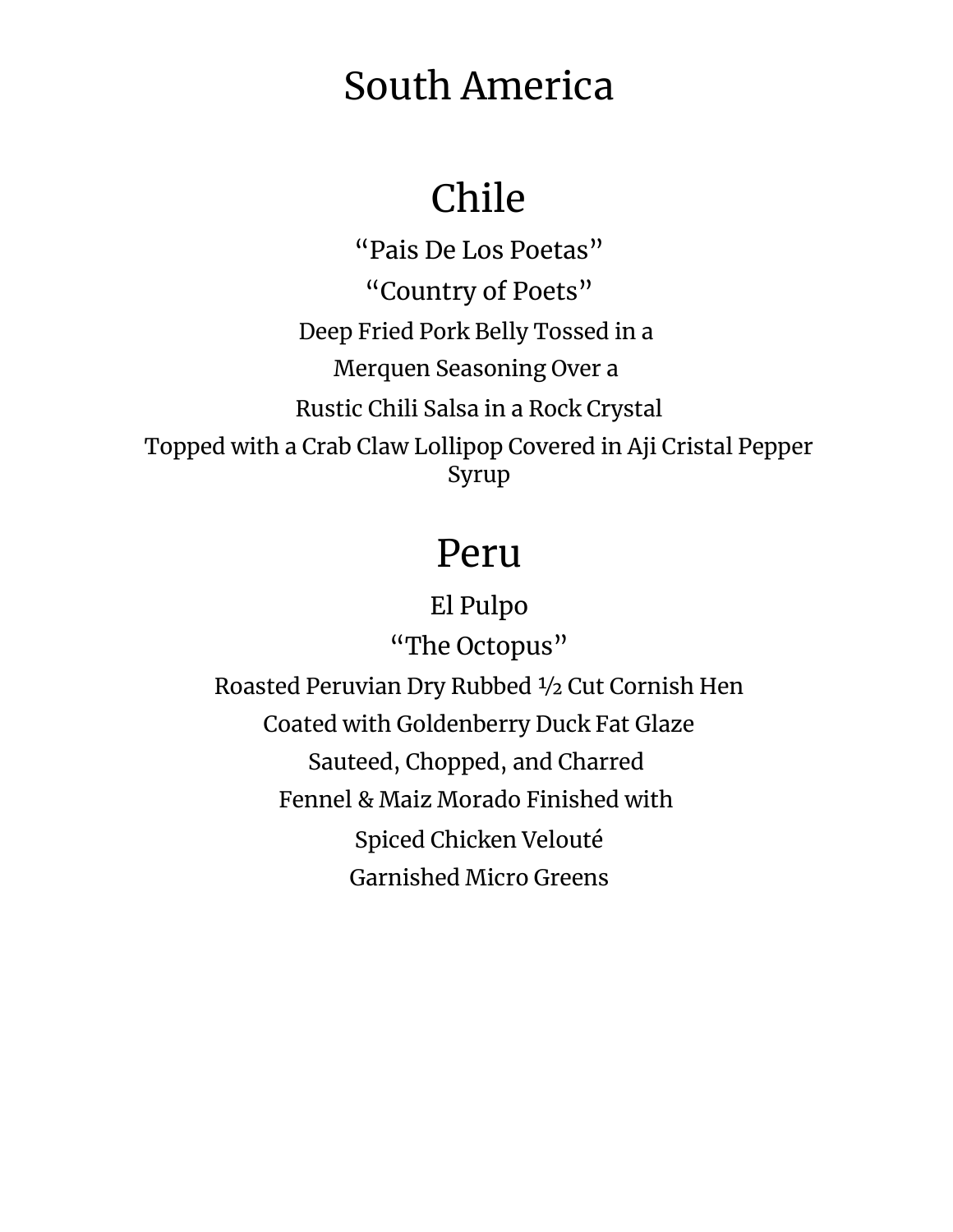## Colombia

"Puerta" "Gateway" Rustic Garlic and Onion Seasoned Steak with Potato Stuffed Empanadas & Oven Roasted Cordillera Chicken and Coriander Stuffed Empanadas With Pacific Aji Salsa

# Argentina

"En unión y libertad" "In Unity and Freedom" Roasted Brined Chicken with an Earthy Spice Rub and Stuffed with Spanish Rice Over Herbal Miniature Potato Fritters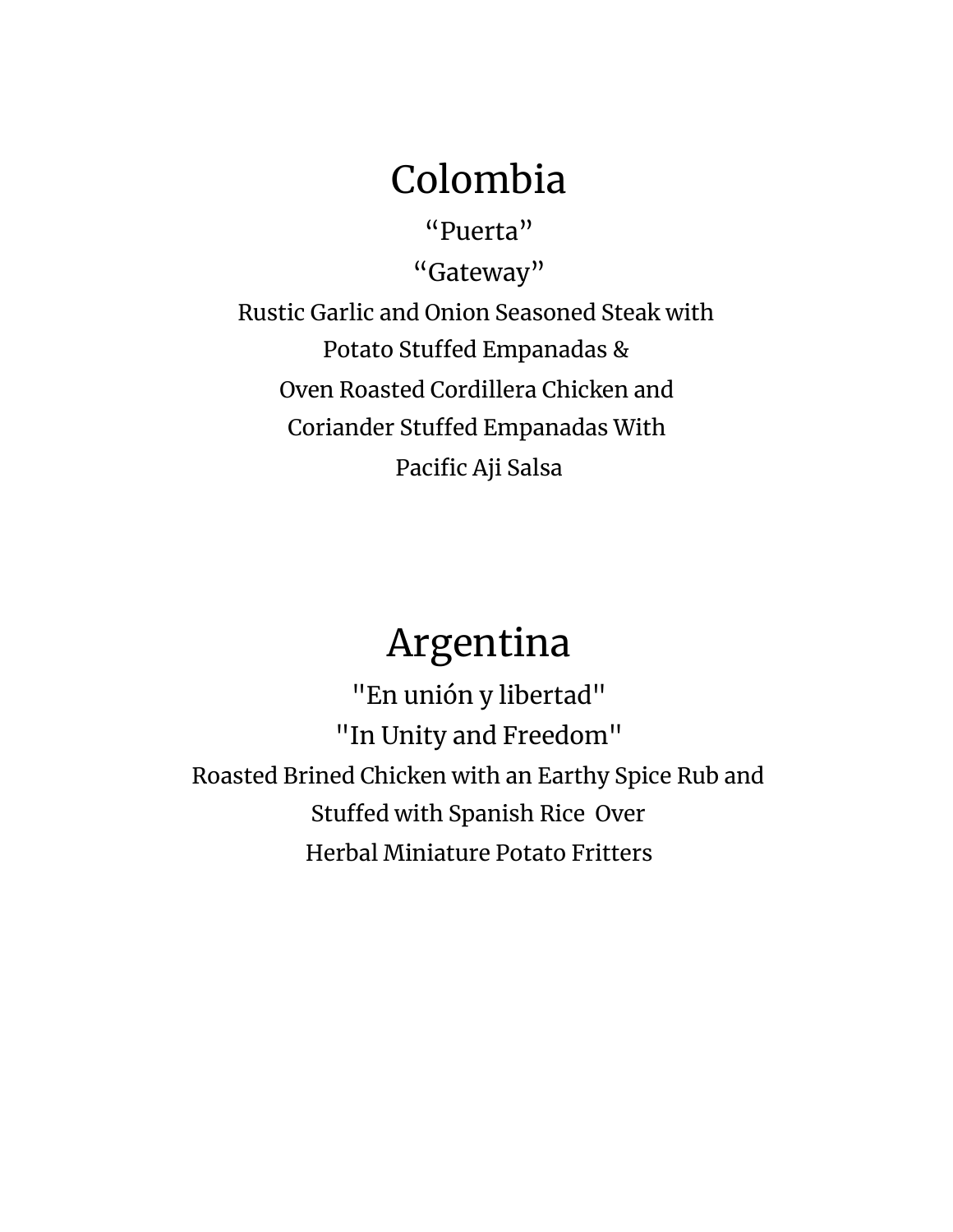Covered with a Salsa Criolla

#### Aruba

"Een Gelukkig Eiland" "One Happy Island" Finely Sliced Honey Glazed Mango, Strawberry, Kiwi and Root Vegetables Topped with Orange Zest Crème Fresh & Caviar

#### Guatemala

"La Tierra De La Eterna Primavera" "The Land of The Eternal Spring" Flaky Elote Tamal Wrapped in a Banana Leaf Filled with Braised Herb Lamb Topped with Microgreens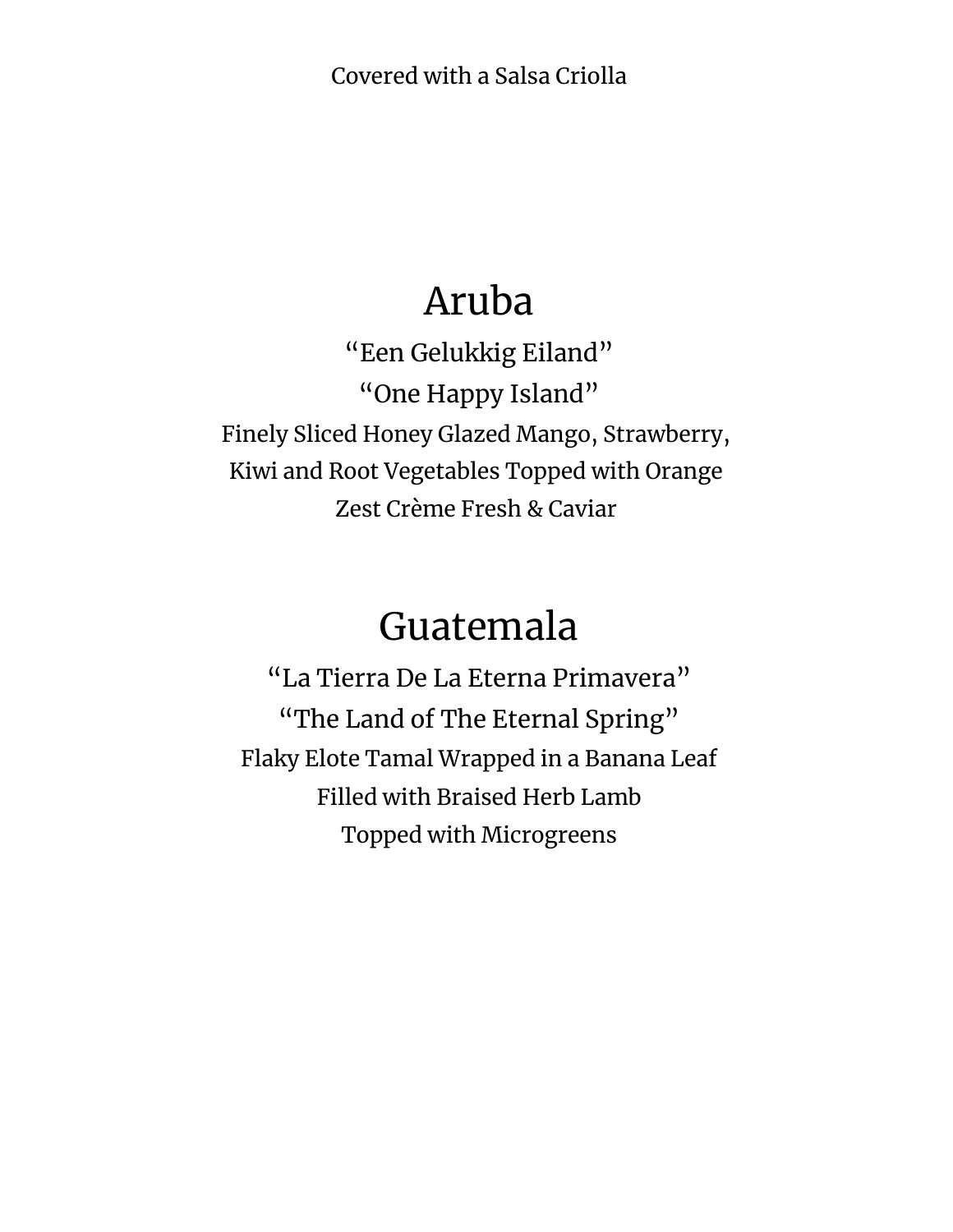# Brazil

"Carnival"

"Wild Celebration of Food, Alcohol, Music and Fun" Grilled Amazonian Seasoned Wagyu with Bahia Bacon Wrapped Scallop and Roasted Garlic Mash Puree

Topped with Mohlo a Campanha & Marinated Vegetables

### Suriname

"De Kleine Verenigde Naties" "The Little United Nations" Tropical Granita with Strawberry & Coconut Jellies Topped with Coconut Foam & Strawberries and Mint Garnish